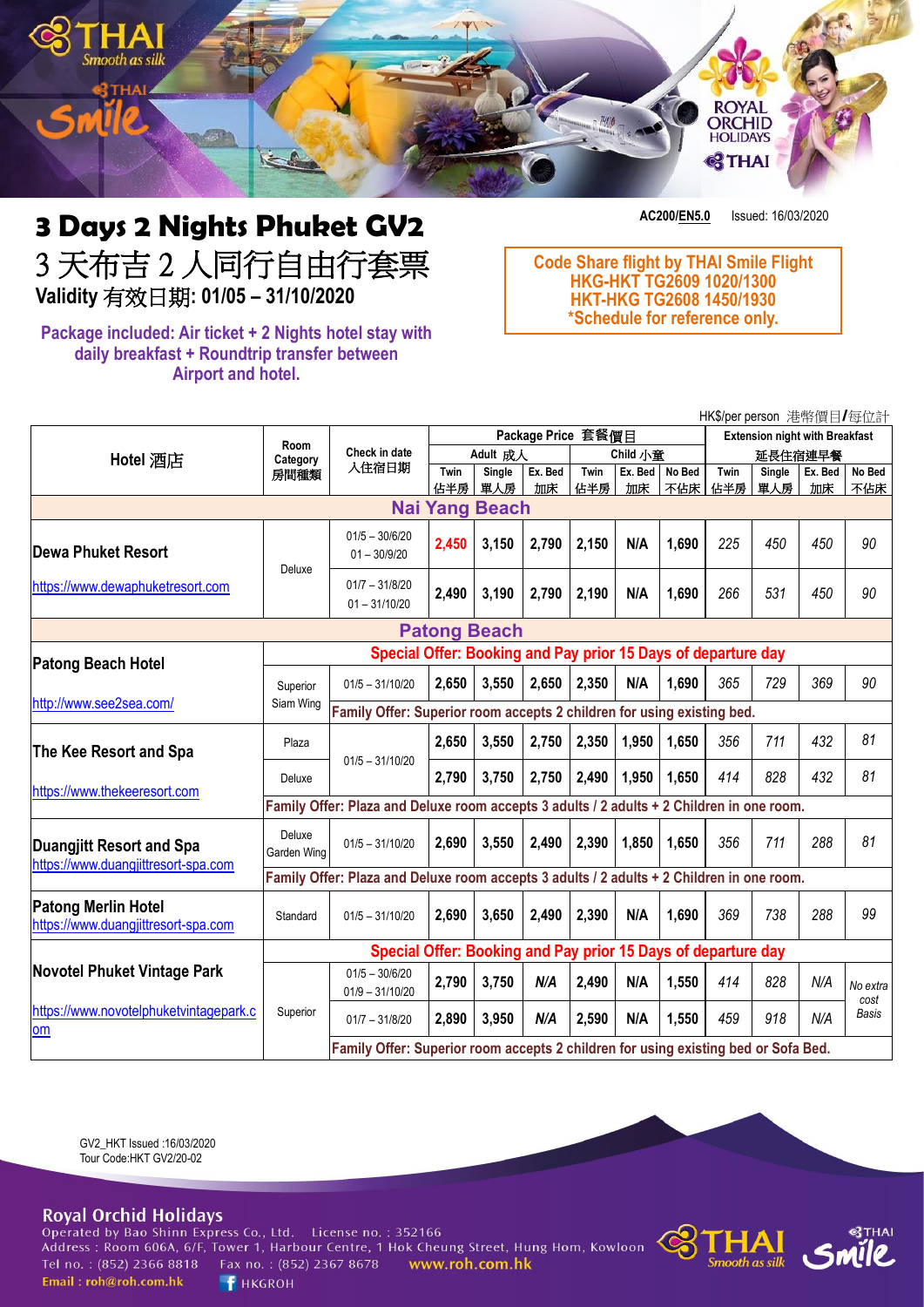HK\$/per person 港幣價目/每位計

|                                                               |                                                                                                      |                                                                                         |                    |        |         |          |       |                                       |         |        | $\overline{C}$ in which poison $\overline{C}$ is in Eq. $\overline{C}$ in $\overline{C}$ |          |
|---------------------------------------------------------------|------------------------------------------------------------------------------------------------------|-----------------------------------------------------------------------------------------|--------------------|--------|---------|----------|-------|---------------------------------------|---------|--------|------------------------------------------------------------------------------------------|----------|
|                                                               | <b>Room</b><br>Category<br>房間種類                                                                      | <b>Check in date</b><br>入住宿日期                                                           | Package Price 套餐價目 |        |         |          |       | <b>Extension night with Breakfast</b> |         |        |                                                                                          |          |
| Hotel 酒店                                                      |                                                                                                      |                                                                                         | Adult 成人           |        |         | Child 小童 |       |                                       | 延長住宿連早餐 |        |                                                                                          |          |
|                                                               |                                                                                                      |                                                                                         | Twin               | Single | Ex. Bed | Twin     |       | Ex. Bed No Bed                        | Twin    | Single | Ex. Bed                                                                                  | No Bed   |
|                                                               |                                                                                                      |                                                                                         | 佔半房                | 單人房    | 加床      | 佔半房      | 加床    | 不佔床                                   | 佔半房     | 單人房    | 加床                                                                                       | 不佔床      |
| <b>Patong Beach</b>                                           |                                                                                                      |                                                                                         |                    |        |         |          |       |                                       |         |        |                                                                                          |          |
| Special Offer: Booking and Pay prior 15 Days of departure day |                                                                                                      |                                                                                         |                    |        |         |          |       |                                       |         |        |                                                                                          |          |
| <b>Novotel Phuket Vintage Park</b>                            |                                                                                                      |                                                                                         |                    |        |         |          |       |                                       |         |        |                                                                                          |          |
|                                                               |                                                                                                      | $01/5 - 30/6/20$                                                                        | 2,950              | 4,150  | 2,590   | 2,650    | N/A   | 1,550                                 | 509     | 1,017  | 351                                                                                      | No extra |
| https://www.novotelphuketvintagepark.c                        |                                                                                                      | $01/9 - 31/10/20$                                                                       |                    |        |         |          |       |                                       |         |        |                                                                                          | cost     |
|                                                               | Deluxe                                                                                               | $01/7 - 31/8/20$                                                                        | 3,050              | 4,290  | 2,590   | 2,750    | N/A   | 1,550                                 | 563     | 1,125  | 351                                                                                      | Basis    |
| om                                                            |                                                                                                      | Family Offer: Deluxe room accepts 3 adults / 2 adults + 2 Children in one room.         |                    |        |         |          |       |                                       |         |        |                                                                                          |          |
|                                                               |                                                                                                      |                                                                                         |                    |        |         |          |       |                                       |         |        |                                                                                          |          |
| <b>Phuket Marriott Resort and Spa,</b>                        | Superior                                                                                             | $01/5 - 31/10/20$                                                                       | 3,290              | 4,750  | 2,750   | 2,990    | 2,250 | 1,690                                 | 684     | 1,368  | 441                                                                                      | 99       |
| <b>Merlin Beach</b>                                           | Lagoon                                                                                               |                                                                                         |                    |        |         |          |       |                                       |         |        |                                                                                          |          |
| https://www.marriott.com                                      | Pool View                                                                                            | Family Offer: Accepts 3 adults / 2 adults + 2 Children in one room.                     |                    |        |         |          |       |                                       |         |        |                                                                                          |          |
| <b>Laguna Beach</b>                                           |                                                                                                      |                                                                                         |                    |        |         |          |       |                                       |         |        |                                                                                          |          |
|                                                               |                                                                                                      |                                                                                         |                    |        |         |          |       |                                       |         |        |                                                                                          | No extra |
| Angsana Laguna Phuket                                         |                                                                                                      | $01/5 - 31/10/20$                                                                       | 2,990              | 4,150  | 2,890   | 2,690    | N/A   | 1,550                                 | 518     | 1,035  | 531                                                                                      | cost     |
| https://www.angsana.com                                       | Laguna                                                                                               |                                                                                         |                    |        |         |          |       |                                       |         |        |                                                                                          | Basis    |
|                                                               |                                                                                                      | Family Offer: Superior room accepts 2 children for using existing bed.                  |                    |        |         |          |       |                                       |         |        |                                                                                          |          |
| Outrigger Laguna Phuket Beach                                 |                                                                                                      |                                                                                         |                    |        |         |          |       |                                       |         |        |                                                                                          | No extra |
| <b>Resort</b>                                                 | Lagoon                                                                                               | $01/5 - 31/10/20$                                                                       | 3,090              | 4,450  | 2,890   | 2,790    | N/A   | 1,550                                 | 594     | 1,188  | 531                                                                                      | cost     |
| https://www.outrigger.com                                     | View                                                                                                 |                                                                                         |                    |        |         |          |       |                                       |         |        |                                                                                          | Basis    |
|                                                               |                                                                                                      |                                                                                         |                    |        |         |          |       |                                       |         |        |                                                                                          |          |
|                                                               |                                                                                                      |                                                                                         | <b>Kata Beach</b>  |        |         |          |       |                                       |         |        |                                                                                          |          |
| Katathani Phuket Beach Resort                                 |                                                                                                      |                                                                                         |                    |        |         |          |       |                                       |         |        |                                                                                          |          |
| https://www.katathani.com/                                    | Deluxe                                                                                               | $01/5 - 31/10/20$                                                                       | 3,150              | 4,450  | 2,750   | 2,850    | N/A   | 1,690                                 | 617     | 1,233  | 441                                                                                      | 90       |
|                                                               |                                                                                                      |                                                                                         |                    |        |         |          |       |                                       |         |        |                                                                                          |          |
|                                                               | Superior                                                                                             | $01/5 - 31/10/20$                                                                       | 3,190              | 4,650  | 2,590   | 2,890    | N/A   | 1,690                                 | 648     | 1,296  | 351                                                                                      | 99       |
| <b>Beyond Resort Kata</b>                                     |                                                                                                      |                                                                                         |                    |        |         |          |       |                                       |         |        |                                                                                          |          |
| https://www.beyondresortkata.com/                             | Bonus Nights: Stay 7 nights pay 5 nights (5+2), the room included 2 ABF on 6-7th night (Free Nights) |                                                                                         |                    |        |         |          |       |                                       |         |        |                                                                                          |          |
| Stay period till 31 Oct 2020.                                 |                                                                                                      |                                                                                         |                    |        |         |          |       |                                       |         |        |                                                                                          |          |
| <b>Kamala Beach</b>                                           |                                                                                                      |                                                                                         |                    |        |         |          |       |                                       |         |        |                                                                                          |          |
|                                                               |                                                                                                      |                                                                                         |                    |        |         |          |       |                                       |         |        |                                                                                          |          |
| <b>Hyatt Regency Phuket</b>                                   | Garden                                                                                               | $01/5 - 31/10/20$                                                                       | 3,190              | 4,510  | 2,790   | 2,890    | 2,350 | 1,690                                 | 635     | 1,269  | 450                                                                                      | 108      |
| https://www.hyatt.com                                         | View                                                                                                 |                                                                                         |                    |        |         |          |       |                                       |         |        |                                                                                          |          |
| <b>Cape Panwa Beach</b>                                       |                                                                                                      |                                                                                         |                    |        |         |          |       |                                       |         |        |                                                                                          |          |
|                                                               | <b>Bay View</b>                                                                                      |                                                                                         |                    |        |         |          |       |                                       |         |        |                                                                                          |          |
|                                                               | Suite                                                                                                |                                                                                         | 3,290              | 4,750  | N/A     | 2,990    | N/A   | N/A                                   | 684     | 1,368  | N/A                                                                                      | N/A      |
|                                                               |                                                                                                      |                                                                                         |                    |        |         |          |       |                                       |         |        |                                                                                          |          |
|                                                               | Sea View                                                                                             | $01/5 - 31/10/20$                                                                       | 3,590              | 5,450  | N/A     | 3,290    | N/A   | N/A                                   | 873     | 1,746  | N/A                                                                                      | N/A      |
|                                                               | Suite                                                                                                |                                                                                         |                    |        |         |          |       |                                       |         |        |                                                                                          |          |
| <b>Amatara Wellness Resort</b><br><b>Bay View</b>             |                                                                                                      |                                                                                         | 4,890              | 7,950  | 3,290   | 4,590    | 2,150 | 1,750                                 | 1,557   | 3,114  | 729                                                                                      | 126      |
|                                                               | Pool Villa                                                                                           |                                                                                         |                    |        |         |          |       |                                       |         |        |                                                                                          |          |
| https://www.amataraphuket.com                                 |                                                                                                      | Family Offer: Bay View Pool Villa accepts 3 adults / 2 adults + 2 Children in one room. |                    |        |         |          |       |                                       |         |        |                                                                                          |          |
|                                                               | Additional Offers: Stay minimum three nights more will receive Wellness privileges as follows        |                                                                                         |                    |        |         |          |       |                                       |         |        |                                                                                          |          |
|                                                               |                                                                                                      | 30 minutes Wellness consultation per stay.                                              |                    |        |         |          |       |                                       |         |        |                                                                                          |          |
|                                                               |                                                                                                      | Complimentary 1 wellness activity class per person per stay.                            |                    |        |         |          |       |                                       |         |        |                                                                                          |          |
|                                                               | Complimentary unlimited access to In-House Wellness workshops.                                       |                                                                                         |                    |        |         |          |       |                                       |         |        |                                                                                          |          |
|                                                               |                                                                                                      |                                                                                         |                    |        |         |          |       |                                       |         |        |                                                                                          |          |

GV2\_HKT Issued :16/03/2020 Tour Code:HKT GV2/20-02

**Royal Orchid Holidays**<br>Operated by Bao Shinn Express Co., Ltd. License no.: 352166<br>Address: Room 606A, 6/F, Tower 1, Harbour Centre, 1 Hok Cheung Street, Hung Hom, Kowloon Tel no.: (852) 2366 8818 Fax no.: (852) 2367 8678 www.roh.com.hk Email: roh@roh.com.hk F HKGROH



**State**